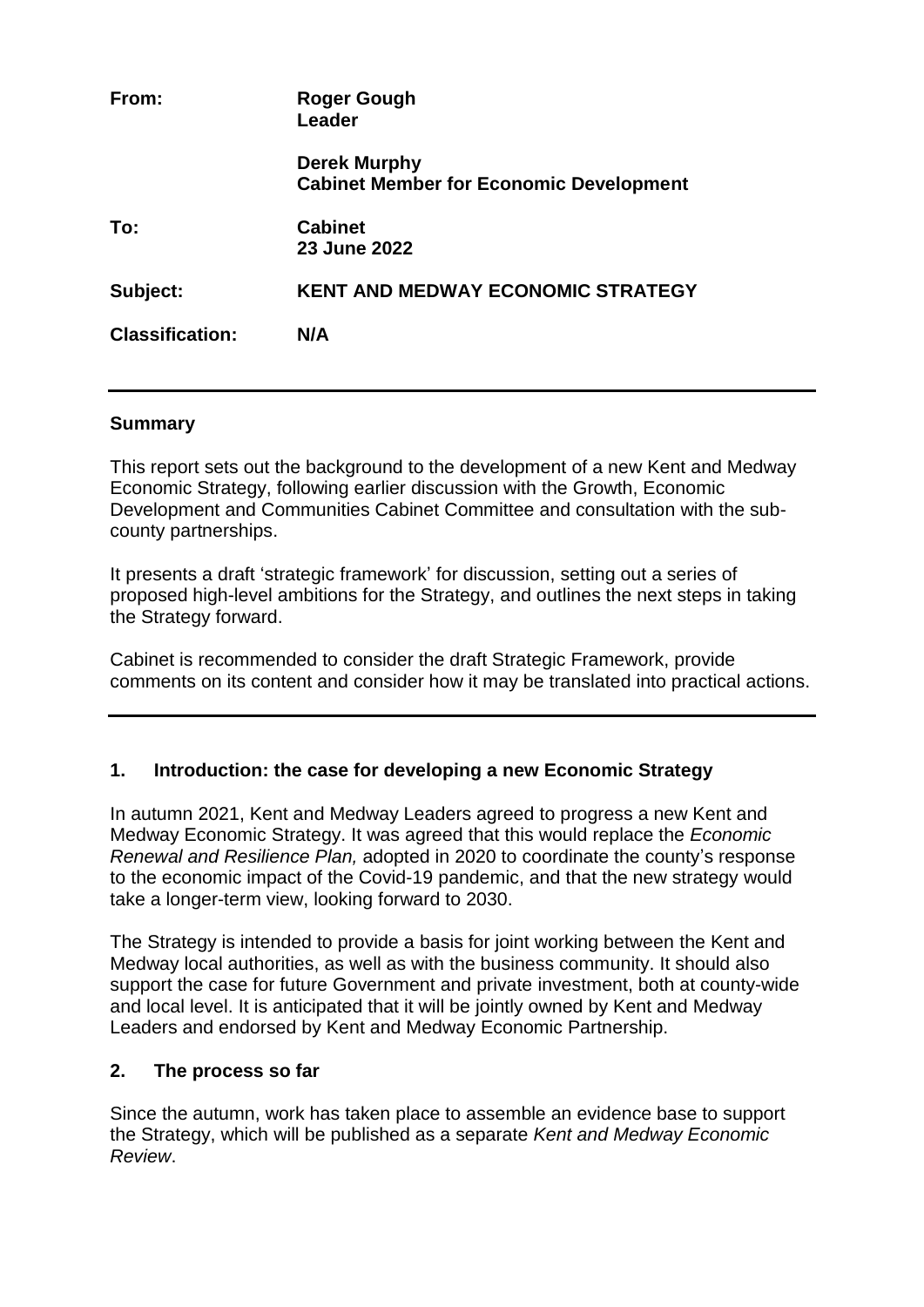A first round of consultation on the key issues for the county and potential areas of focus took place in February and March, via KMEP and its Business Advisory Board, and with the Kent Districts.

Subsequently, a draft 'strategic framework' was prepared, setting out a series of strategy themes. This was considered by the Growth, Economic Development and Communities Cabinet Committee on 10 May. Subsequently, it has also been considered by the three sub-county partnerships in East Kent, West Kent and Greater North Kent.

The Cabinet Committee was supportive of the direction of travel. However, it did request some further presentation of the evidence base to support the themes identified in the strategic framework. Members also suggested a greater emphasis on innovation, reference to 'looking outwards' (to the rest of the UK, Europe and wider export markets) and opportunities in the 'green economy'.

## **3. The draft strategic framework**

In the light of these comments, the draft strategic framework has been updated and is attached at Annex 1. It sets out a summary analysis of the strengths, weaknesses, opportunities and threats facing the county, in the context of the overall national approach to economic development reflected in the Government's recent Levelling Up White Paper and existing national commitments (especially the drive to net zero by 2050). Based on this, it outlines three objectives for a more 'productive, sustainable and inclusive' economy, supporting five thematic ambitions:

### *Fig. 1: Summary of the draft strategic framework*



Economic and wider environmental, health and wellbeing Leading to... outcomes

Annex 1 provides further detail on the direction and potential content of each of these objectives and ambitions.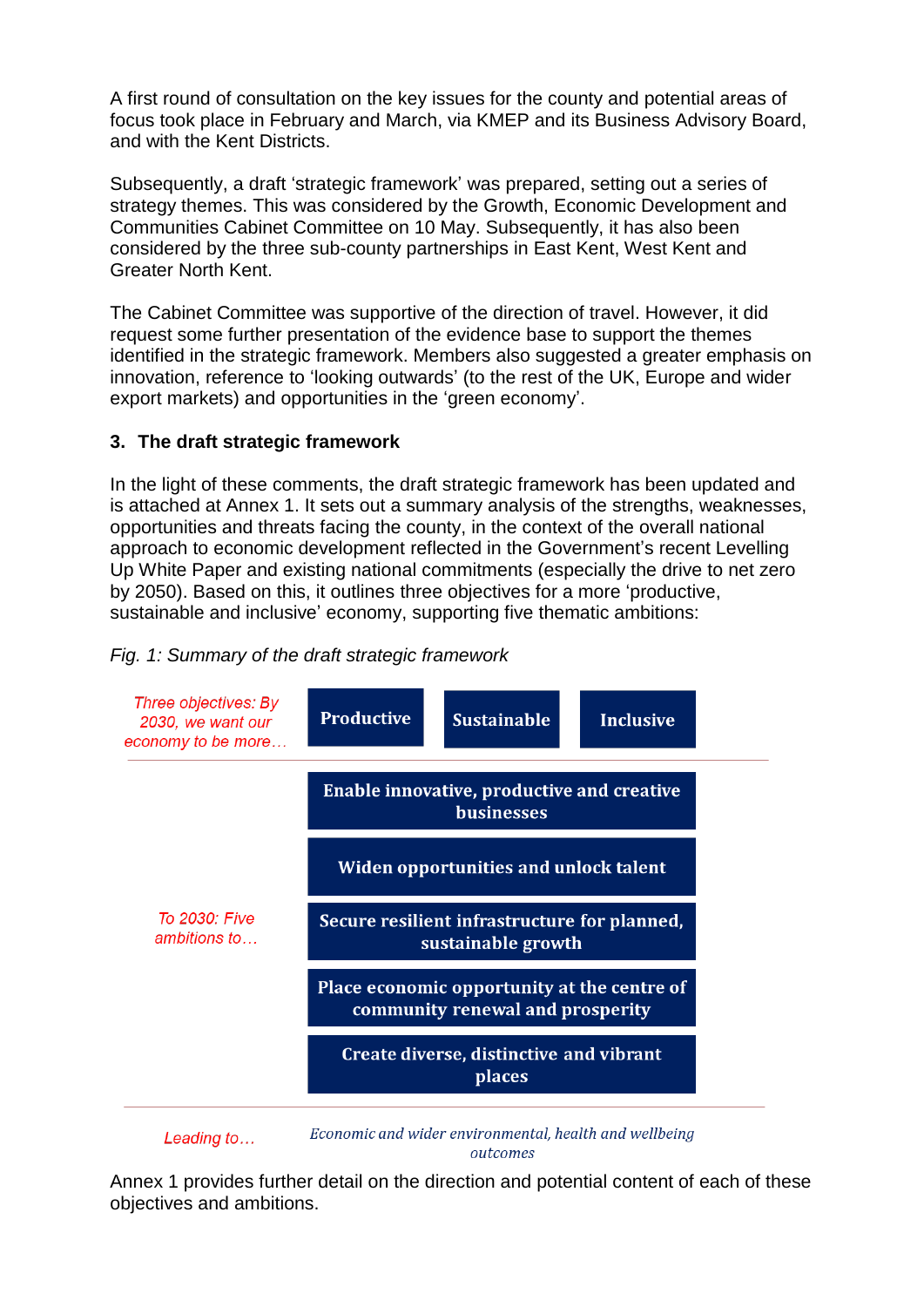In preparing the Economic Strategy and identifying these objectives and ambitions, there is a balance to be struck between:

- Flexibility and specificity, setting out a 'direction of travel', while recognising that the economic and policy landscape will change over time
- Distinctiveness and 'universal' opportunities and challenges: within the 'SWOT' analysis, we have highlighted those opportunities and challenges that are distinctive to Kent and Medway and it will be important that the Strategy responds to them. But some of the issues we face are shared across the UK (for example, in relation to some of our workforce skills challenges), although still demand a local response
- County-wide coherence and local relevance: Kent and Medway has a large, complex and polycentric economy, and it is important that the Economic Strategy is relevant to, and can achieve consensus across, the whole.

These issues will need to be taken into account in the detailed drafting of the Strategy, and it will be important that the Strategy is 'brought to life' through case studies and examples that reflect the county's geography and diversity. It is anticipated that the final Economic Strategy output will be a concise (40-50 page) strategy document, supported by a supplementary Economic Review containing the evidence base.

Once drafted, the Strategy is likely to have several 'routes to implementation'. Within KCC, the Strategy should inform the Council's direct economic development activities. It may also support joint action plans (such as the Workforce Skills Evidence Base Action Plan recently developed under the direction of the Kent and Medway Employment Task Force), and it should be helpful in informing partners' strategies and providing a context and framework for investment proposals. It should also help to 'make the case' for joint priorities and joint working, including a 'county deal', if appropriate.

# **4. Next steps and key questions for discussion**

Subject to discussion by Cabinet and revision as appropriate, the next step is to secure Kent and Medway Leaders' endorsement of the framework, ahead of a complete draft Strategy.

Within the strategic framework in Annex 1, a series of questions are highlighted:

- Do you agree with the overall SWOT assessment (in headline terms)? Is anything missing or over/ under-emphasised?
- What are your views on the overall suggested framework?
- Do the high-level objectives make sense? What should be added, if anything?
- Do the five 'Ambitions' capture the breadth of the agenda that the Economic Strategy should address? What else would you add?
- Do you agree that the Strategy should go beyond narrowly-defined 'economic development' actions and how best can these be achieved through the framework?
- How can we best ensure alignment with existing/ emerging strategy work in other fields of activity?
- What are your initial thoughts on priority areas for action?